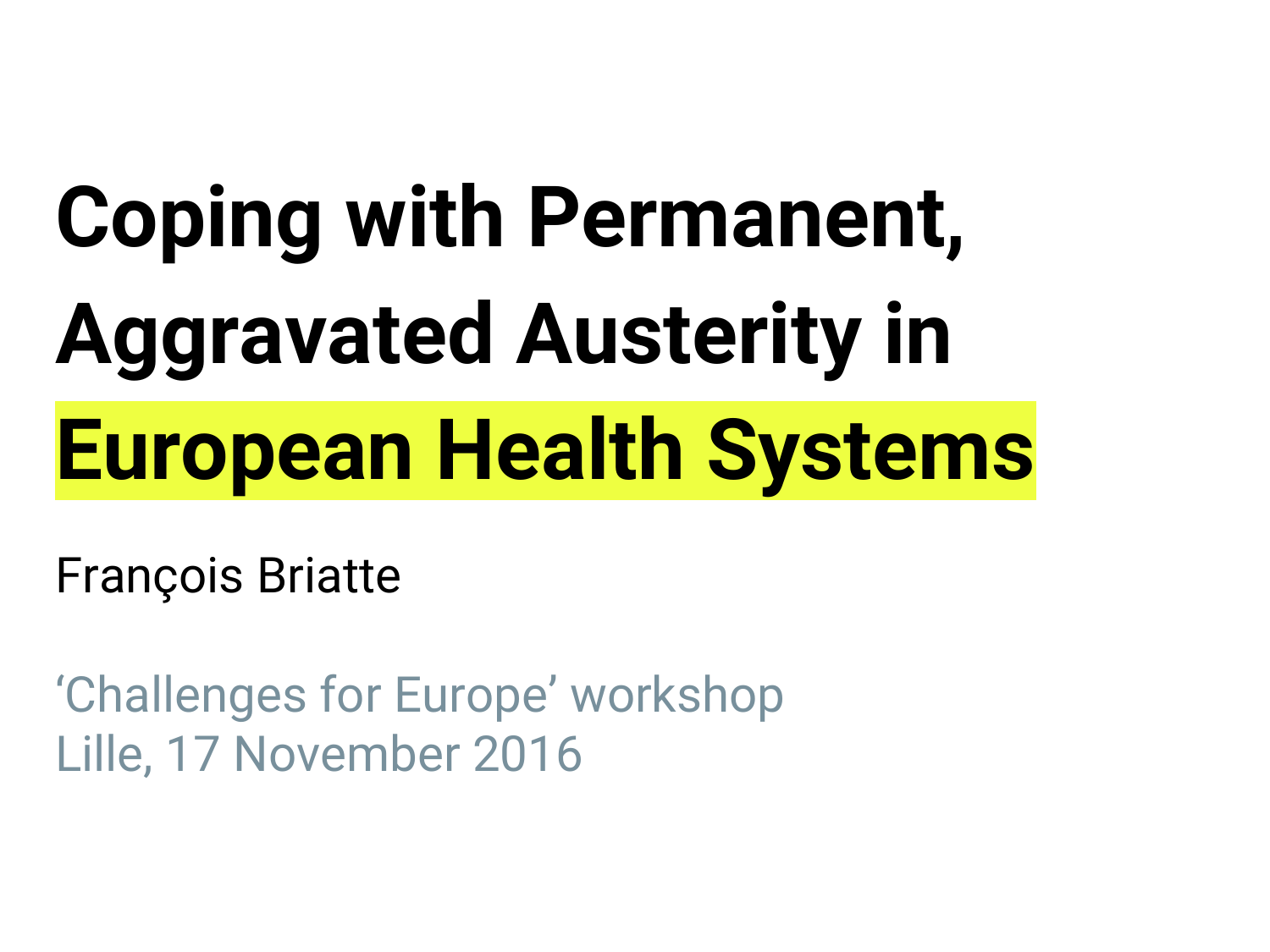# **Argument**

- 1. The mandate of the European Union over health policy is an indirect but highly effective one.
- 2. In light of the current fiscal crisis, this mandate has turned the EU into a crucial driver of health system reform.
- 3. This situation has consequences for what we call the crisis of the welfare state and for the study of its politics.

Based on a literature review of recent scholarship. Obviously work in progress.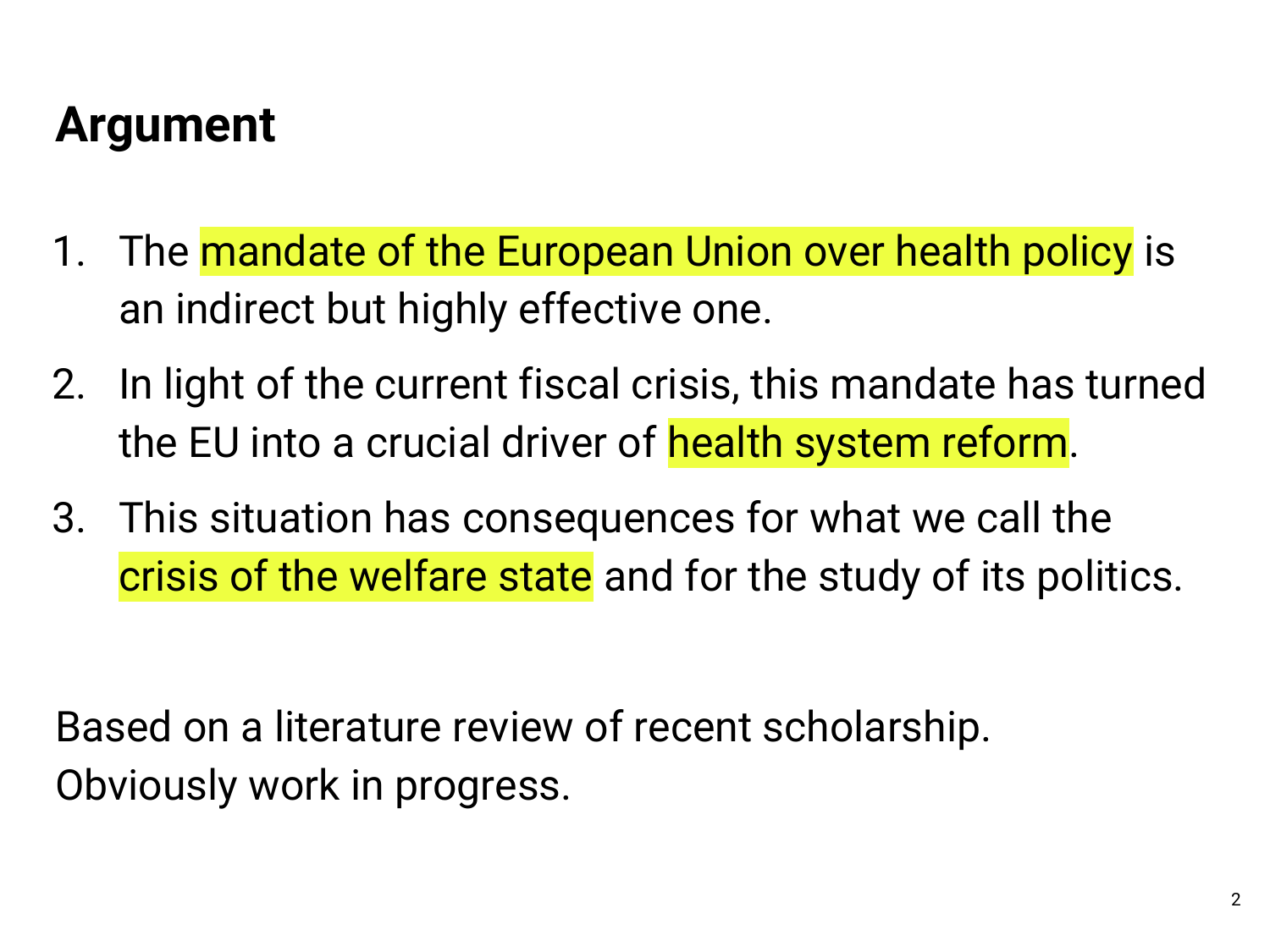# **Limits of EU health mandate**

- **Explicit treaty provisions** make MS responsible of health care delivery, Council unanimity is required (Art. 207 TFEU), and harmonisation is ruled out (Art. 168 TFEU, ex-Art. 152(5) TEC) (Hervey and Vanhercke 2010)
- Jurisprudential limits to the treatment of *public* health services as economic in nature (e.g. *Watts* 2004)
- Institutional diversity of health care systems limits convergence of services and provision of goods to *beta*-convergence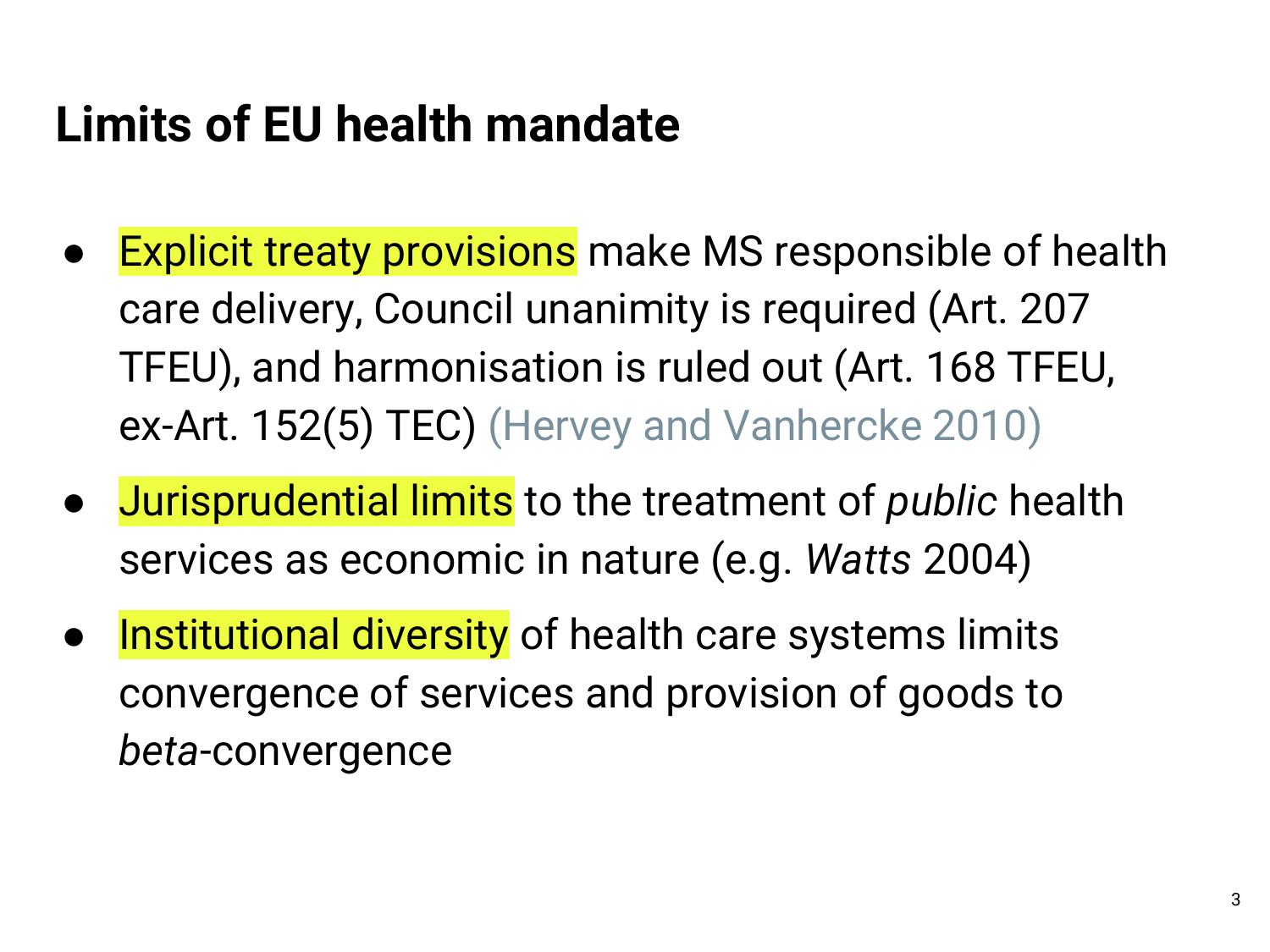## **Gradual involvement**

- Since 1957 Public health objectives (Arts. 6, 168 TFEU) through small-budget initiatives and OMC-generated cognitive harmonization
- Since 1998 Negative integration over 'spot markets' related to patient mobility, professional mobility, state aids and insurer competition (Greer and Jarman 2012)
- Since 2010 Economic surveillance of health expenditure as the largest component of MS expenditure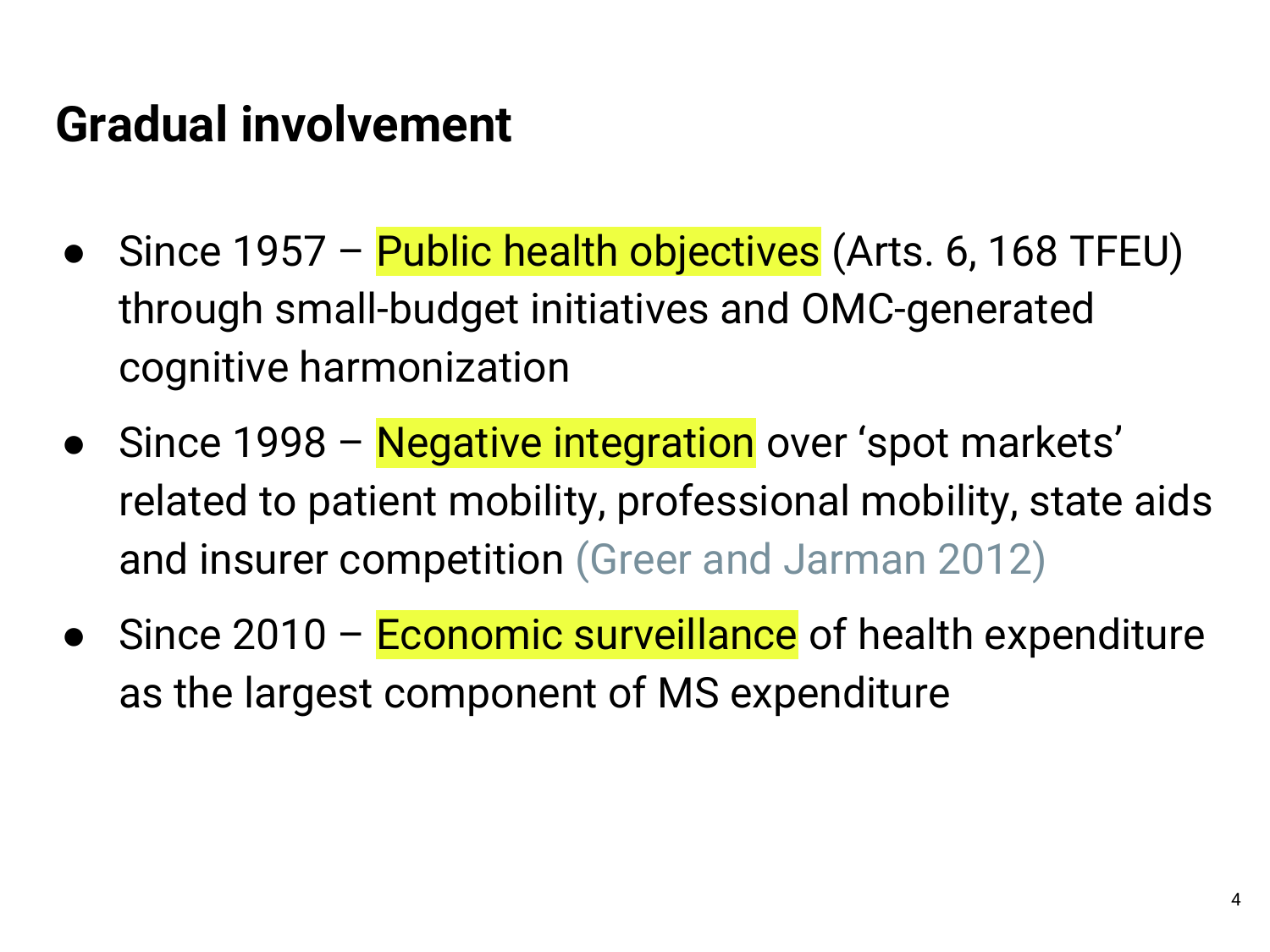# **Institutional shifts**

- **Remapping of human health expertise within EU** institutions (DG SANCO + MARKT, ENVI) (de Ruijter 2016)
- Private interest representation of major incumbents (service providers, e.g. Franco-German complementary sickness funds via AIM) in Brussels (Greer 2009)
- Variable integration of EU dimension within national health departments / ministries / services, depending on initial strength of departmental autonomy (Greer 2010)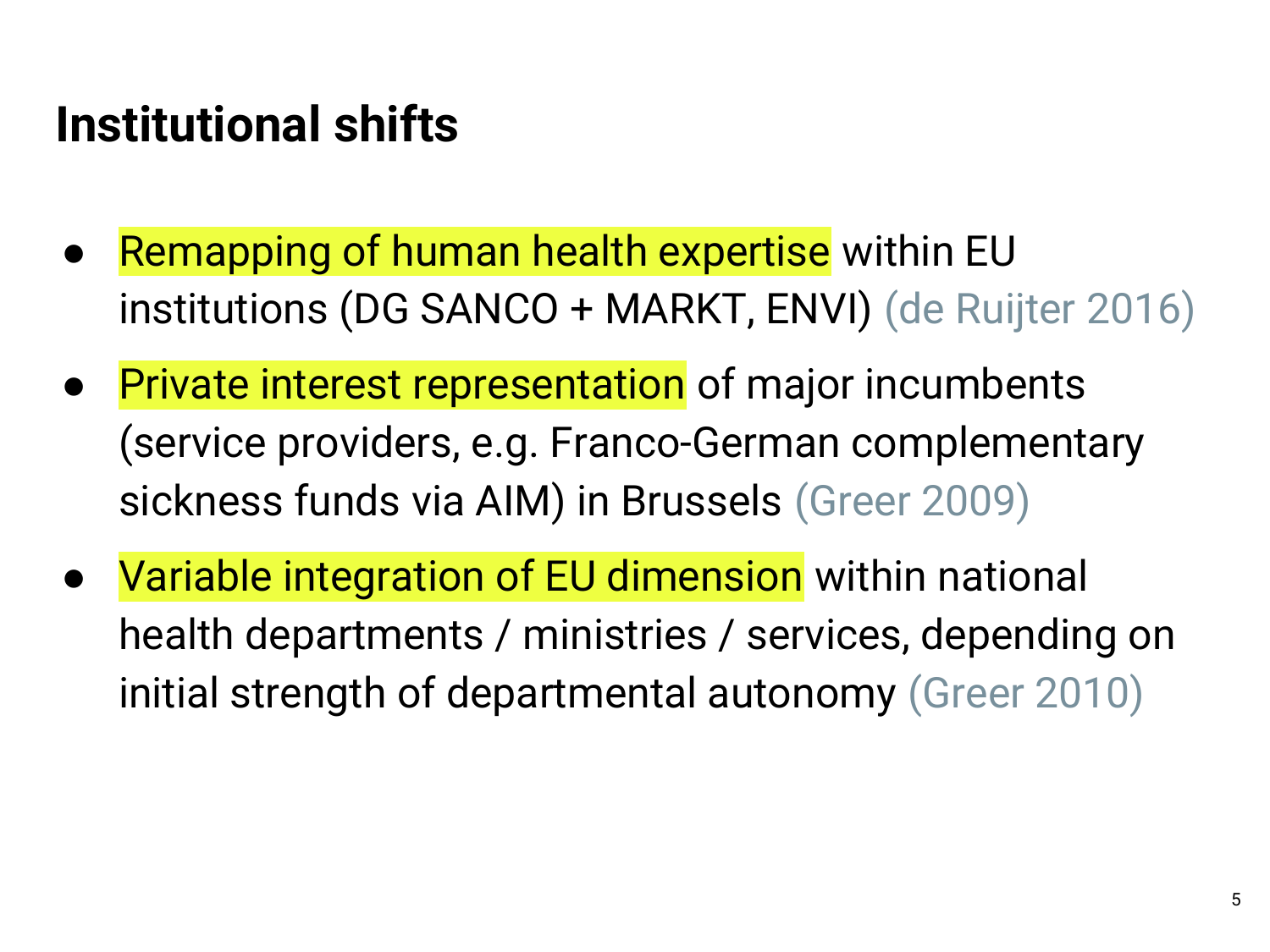## **Domestic reforms**

- Top-down structural reorganisation of health systems at all levels of governance (state and providers)
- Managerialism and competition mechanisms within purchaser and provider markets (e.g. UK, Major + Blair)
- **Limited privatisation of health risks through patient** cost-sharing (Hacker 2004, Gringrich 2011, Jensen 2011)

Very general reform trends that apply to Bismarckian and Beveridgian health systems alike (Rothgang *et al.* 2010)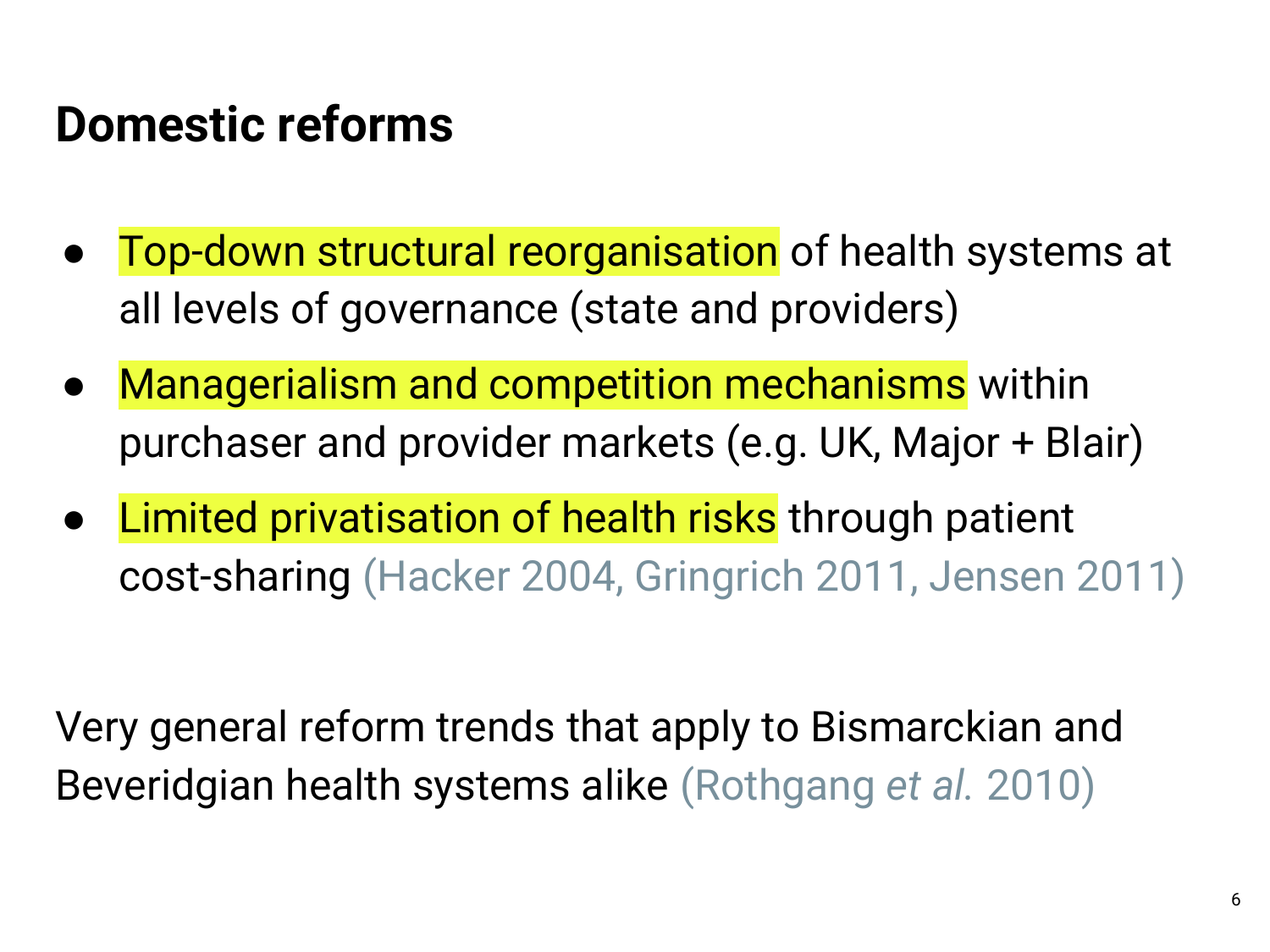# **Reform context**

- **Permanent austerity** since mid-1970s, even though health care expenditure continued increasing (Pierson 2001)
- Aggravated austerity since Global Fiscal Crisis (2008–9) and Sovereign Debt Crisis (2009–10)
- Severe cuts in public spending followed by cuts in private health care consumption (primary care, pharmaceuticals)
- Currently Negative or null growth in real health care expenditure since *c.* 2010 (Morgan and Astolfi 2015)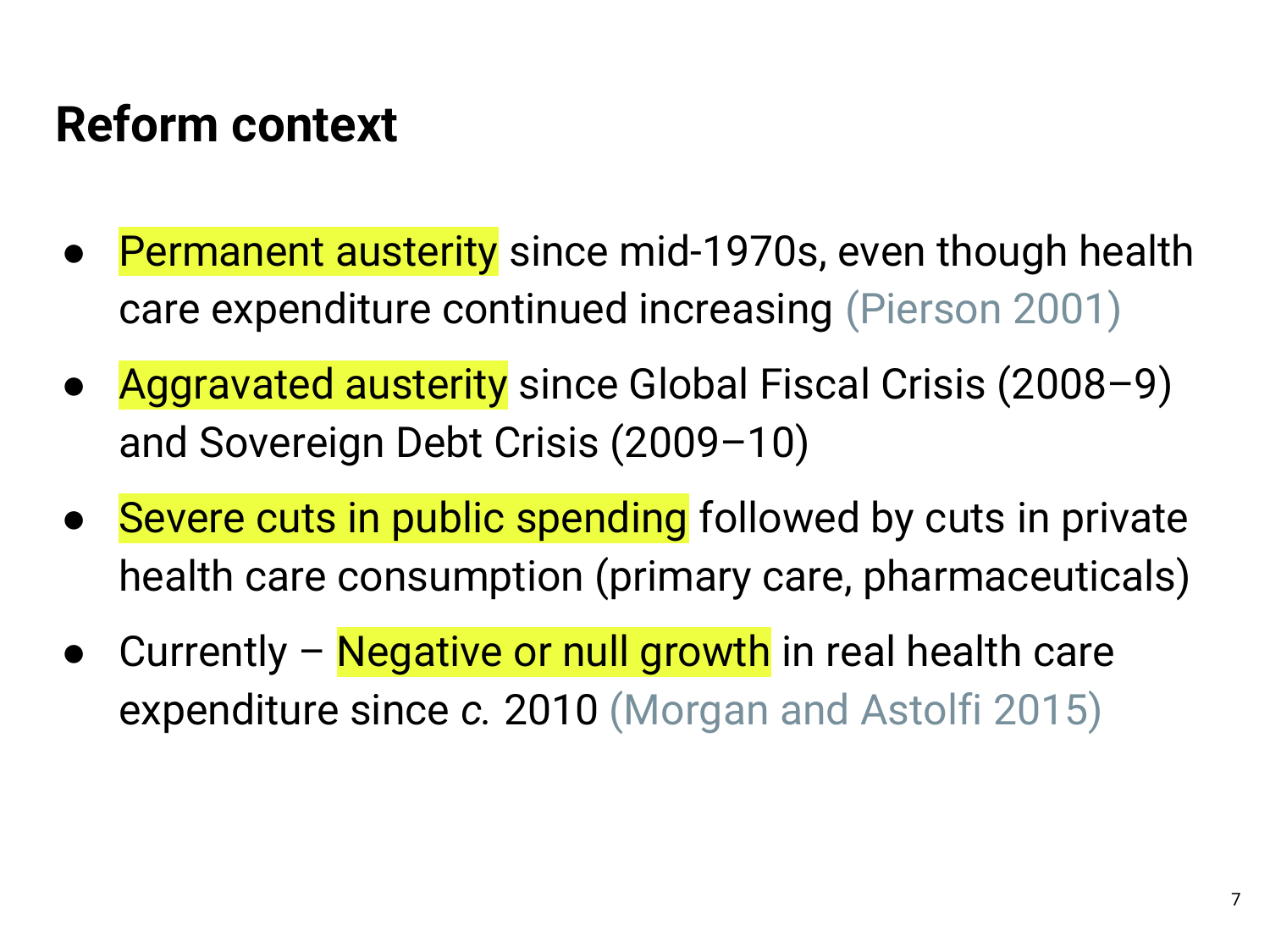#### Morgan and Astolfi 2015



Figure 1. Average OECD health expenditure growth rates in real terms, 2000 to 2011, public and total Source: OECD (2013).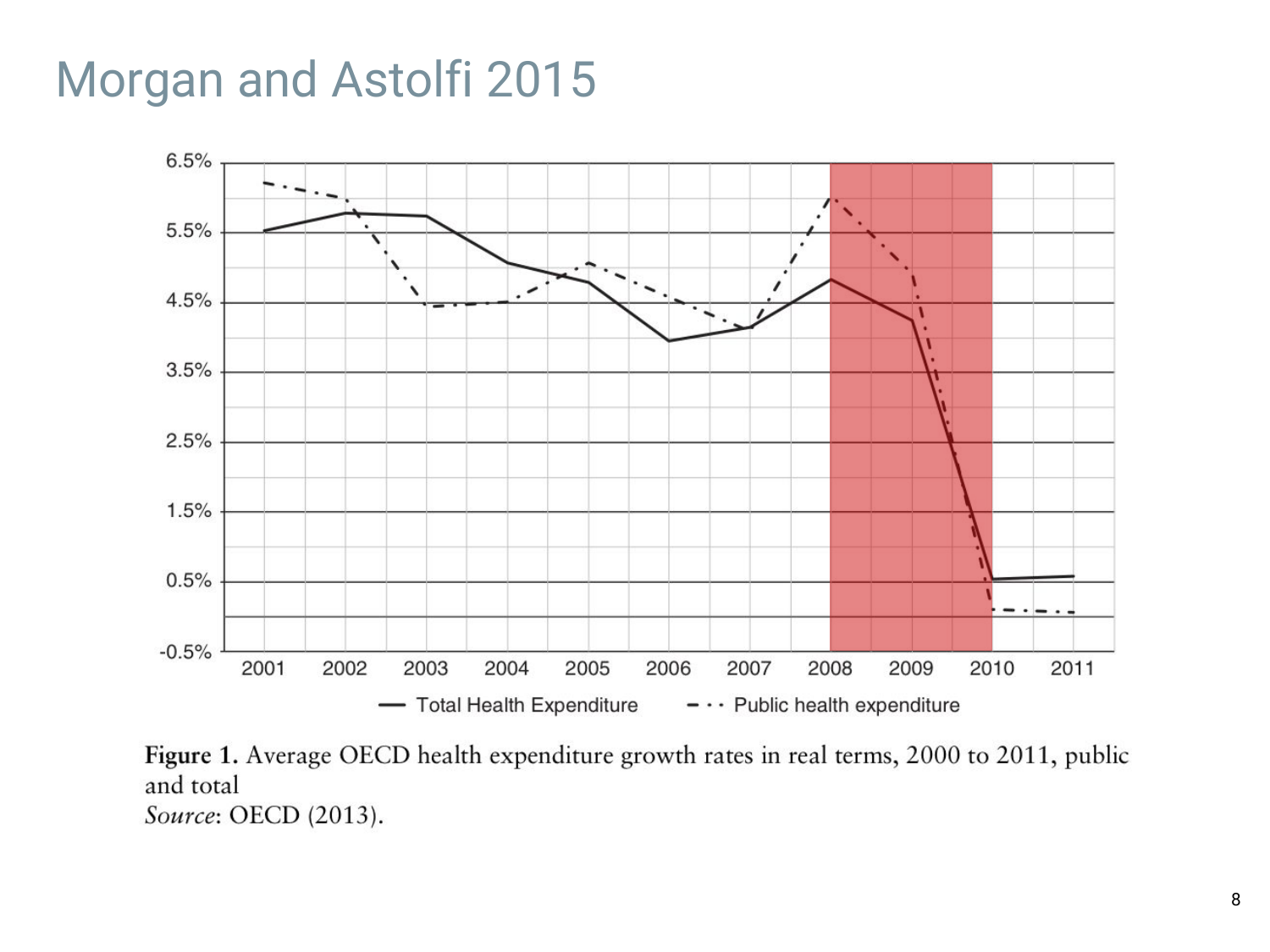#### Morgan and Astolfi 2015



Figure 2. Average annual growth in health spending across OECD countries, 2000-2011 Notes: Growth rates for Australia, Denmark, Japan, Mexico and Slovak Republic refer to 2009-2010. Growth rates for 2009-2011 are not available for Luxembourg and Turkey. Growth rates for Chile calculated using the Consumer Price Index (CPI). Source: OECD (2013).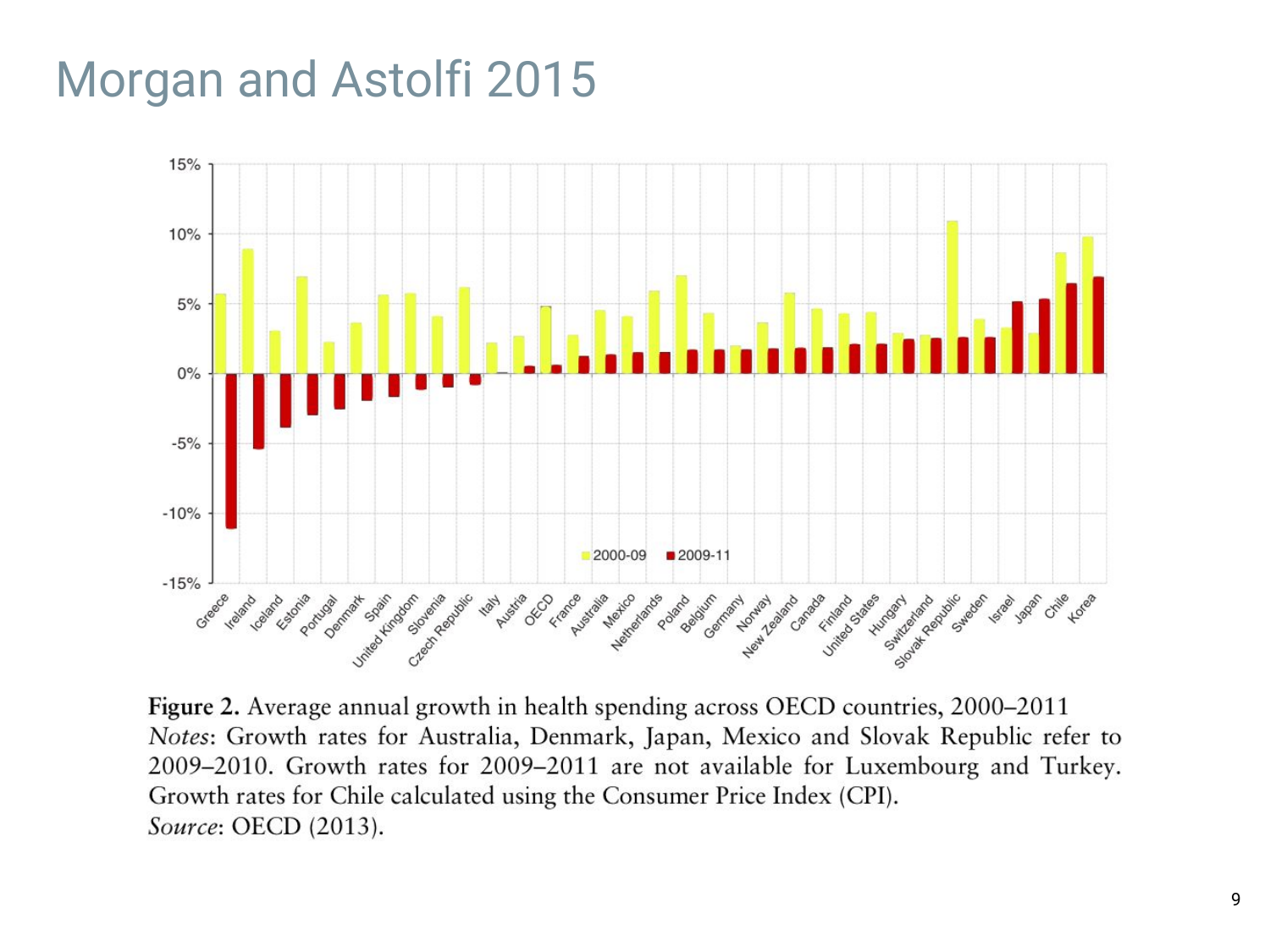#### Reeves *et al.* 2014



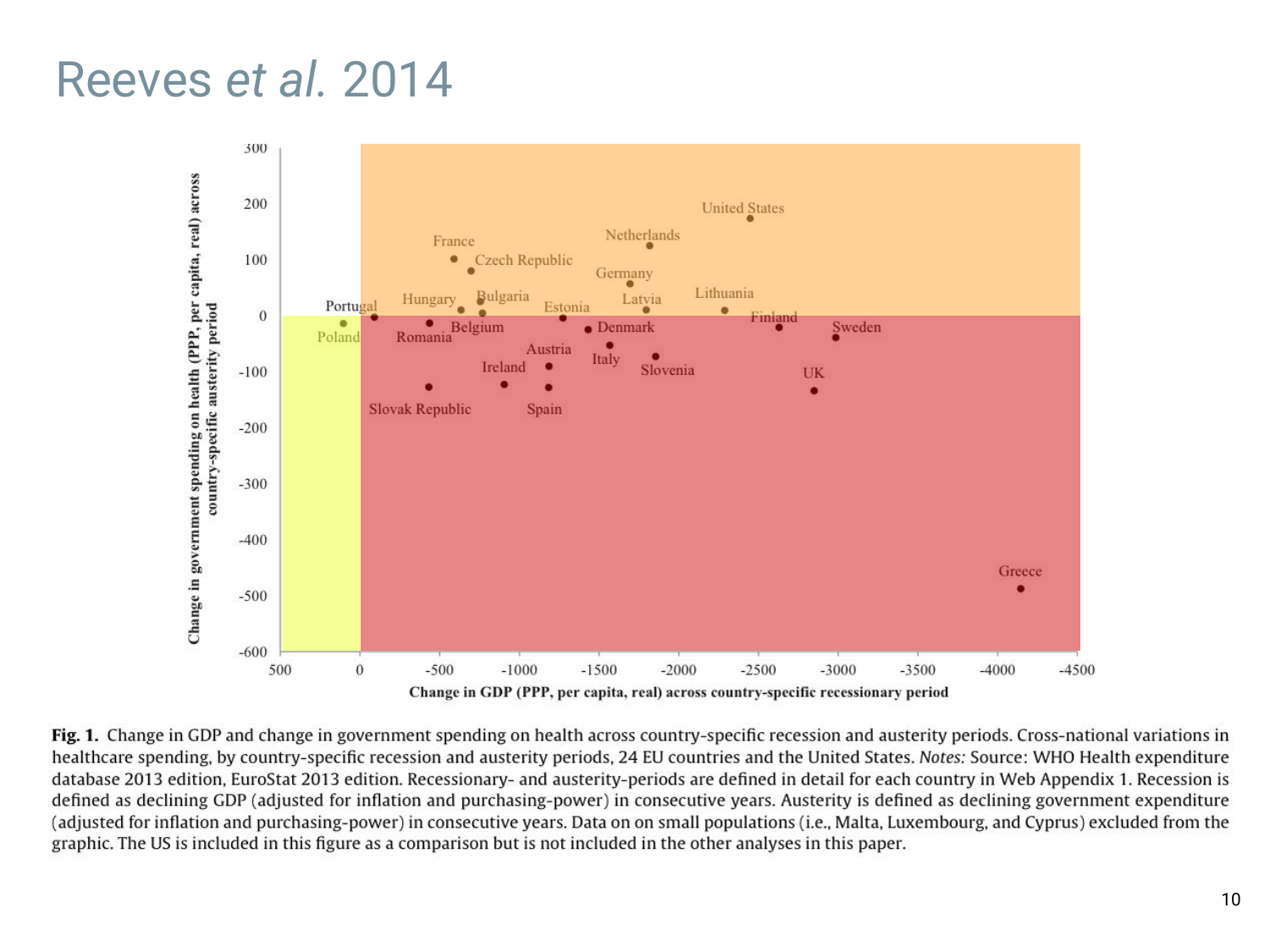# **EU involvement**

- ECB + IMF macroeconomic conditionality for bailed-out MoU countries, e.g. Greece
- SGP + (TSG)EMU + European Semester fiscal surveillance for non-MoU countries, e.g. France
- Structural funds might be redirected to objectives above per 2014–20 ESIF rules (Baeten and Vanhercke 2016)
- Consequence COM now operates as a failed fiscal state trying to cover MS expenses without means of taxation (see also Greer and Jarman 2015)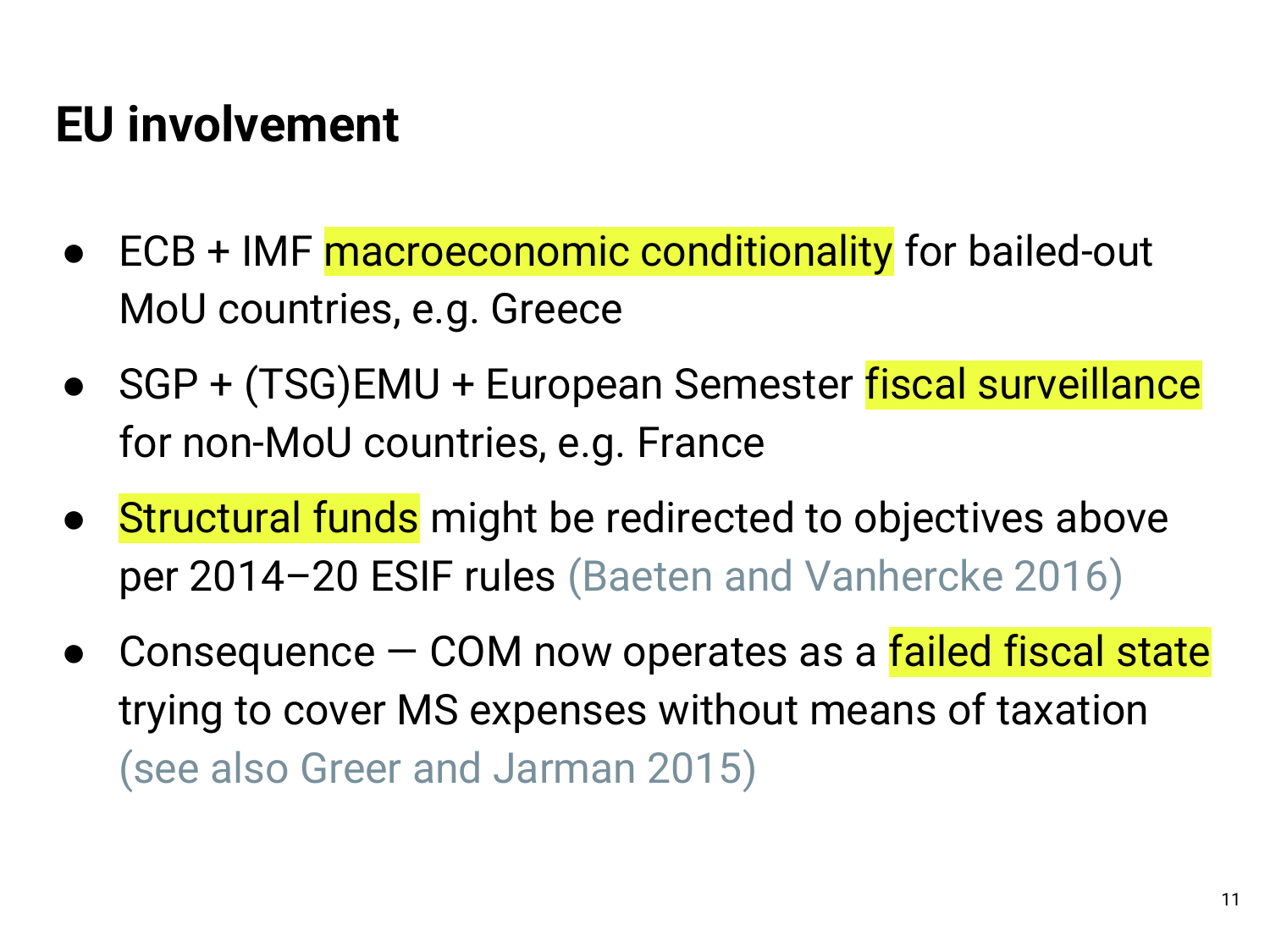#### **Political consequences**

Let's give our NHS the £350 million the **EU takes every week** 

Votes

voteleavetakecontrol.org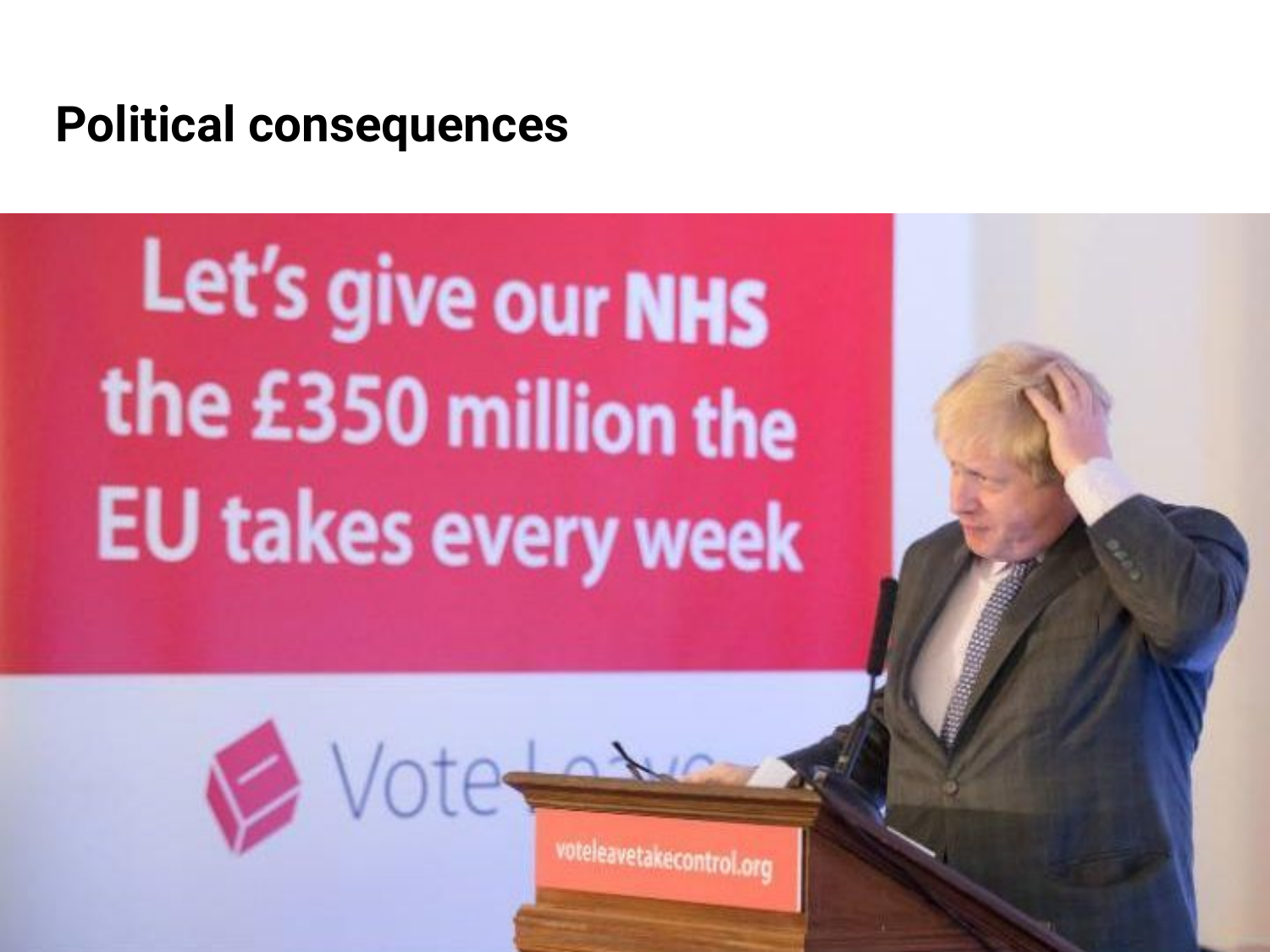# **Political consequences**

- Current reforms are not carried by broad consensus, but by minimum-winning elite coalitions (Pierson 2001)
- Increased risk of health care politicization through us-versus-them 'Euroclash' politics (Fligstein 2008)
	- *○ Rich vs. Poor*
	- *○ Elite vs. People*
	- *○ Citizens vs. Foreigners*
- Adversarial politics having no known positive effect on income growth, the situation is potentially self-defeating